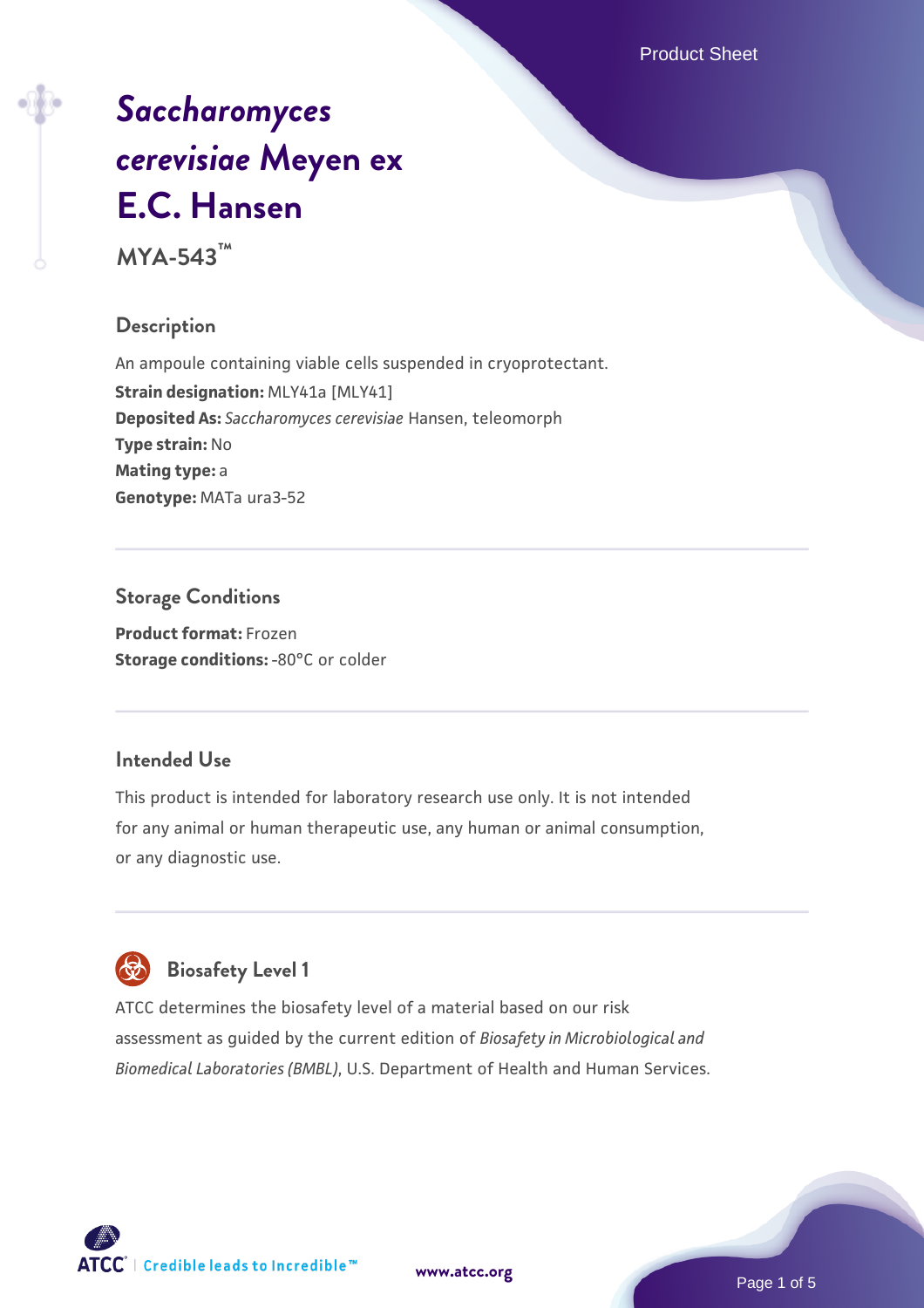#### **[Saccharomyces cerevisiae](https://www.atcc.org/products/mya-543)** [Meyen ex E.C. Hansen](https://www.atcc.org/products/mya-543) **MYA-543**

It is your responsibility to understand the hazards associated with the material per your organization's policies and procedures as well as any other applicable regulations as enforced by your local or national agencies.

ATCC highly recommends that appropriate personal protective equipment is always used when handling vials. For cultures that require storage in liquid nitrogen, it is important to note that some vials may leak when submersed in liquid nitrogen and will slowly fill with liquid nitrogen. Upon thawing, the conversion of the liquid nitrogen back to its gas phase may result in the vial exploding or blowing off its cap with dangerous force creating flying debris. Unless necessary, ATCC recommends that these cultures be stored in the vapor phase of liquid nitrogen rather than submersed in liquid nitrogen.

#### **Certificate of Analysis**

For batch-specific test results, refer to the applicable certificate of analysis that can be found at www.atcc.org.

#### **Growth Conditions**

**Medium:**  [ATCC Medium 1245: YEPD](https://www.atcc.org/-/media/product-assets/documents/microbial-media-formulations/1/2/4/5/atcc-medium-1245.pdf?rev=705ca55d1b6f490a808a965d5c072196) **Temperature:** 25°C

#### **Handling Procedures**

**Frozen ampoules** packed in dry ice should either be thawed immediately or stored in liquid nitrogen. If liquid nitrogen storage facilities are not available,

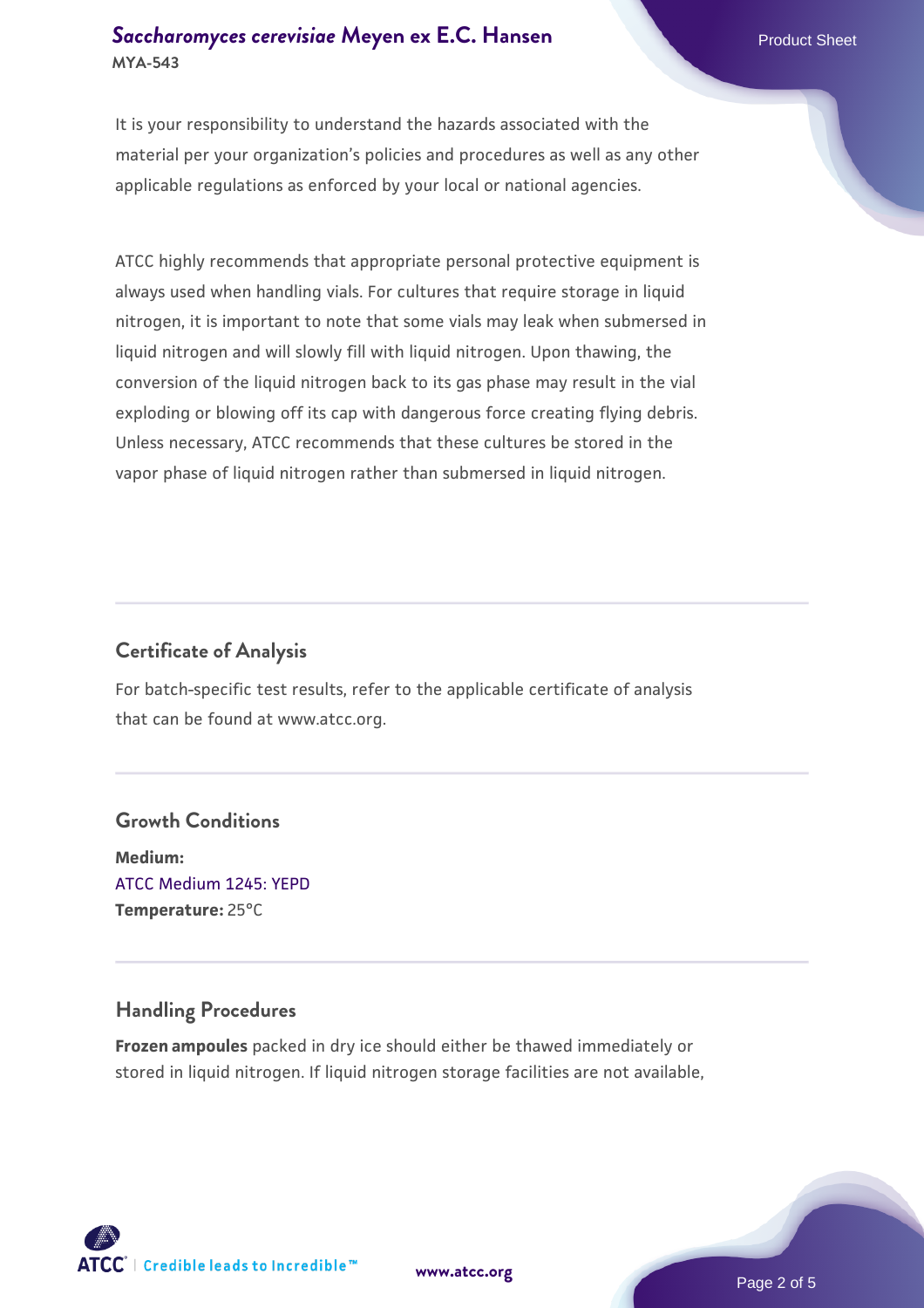#### **[Saccharomyces cerevisiae](https://www.atcc.org/products/mya-543)** [Meyen ex E.C. Hansen](https://www.atcc.org/products/mya-543) **MYA-543**

frozen ampoules may be stored at or below -70°C for approximately one week. **Do not under any circumstance store frozen ampoules at refrigerator freezer temperatures (generally -20°C)**. Storage of frozen material at this temperature will result in the death of the culture.

- 1. To thaw a frozen ampoule, place in a **25°C to 30°C** water bath, until just thawed **(approximately 5 minutes)**. Immerse the ampoule just sufficient to cover the frozen material. Do not agitate the ampoule.
- 2. Immediately after thawing, wipe down ampoule with 70% ethanol and aseptically transfer at least 50 µL (or 2-3 agar cubes) of the content onto a plate or broth with medium recommended.
- 3. Incubate the inoculum/strain at the temperature and conditions recommended.
- 4. Inspect for growth of the inoculum/strain regularly for up to 4 weeks. The time necessary for significant growth will vary from strain to strain.

#### **Material Citation**

If use of this material results in a scientific publication, please cite the material in the following manner: *Saccharomyces cerevisiae* Meyen ex E.C. Hansen (ATCC MYA-543)

#### **References**

References and other information relating to this material are available at www.atcc.org.

#### **Warranty**

The product is provided 'AS IS' and the viability of ATCC® products is warranted for 30 days from the date of shipment, provided that the customer has stored and handled the product according to the information included on the product information sheet, website, and Certificate of

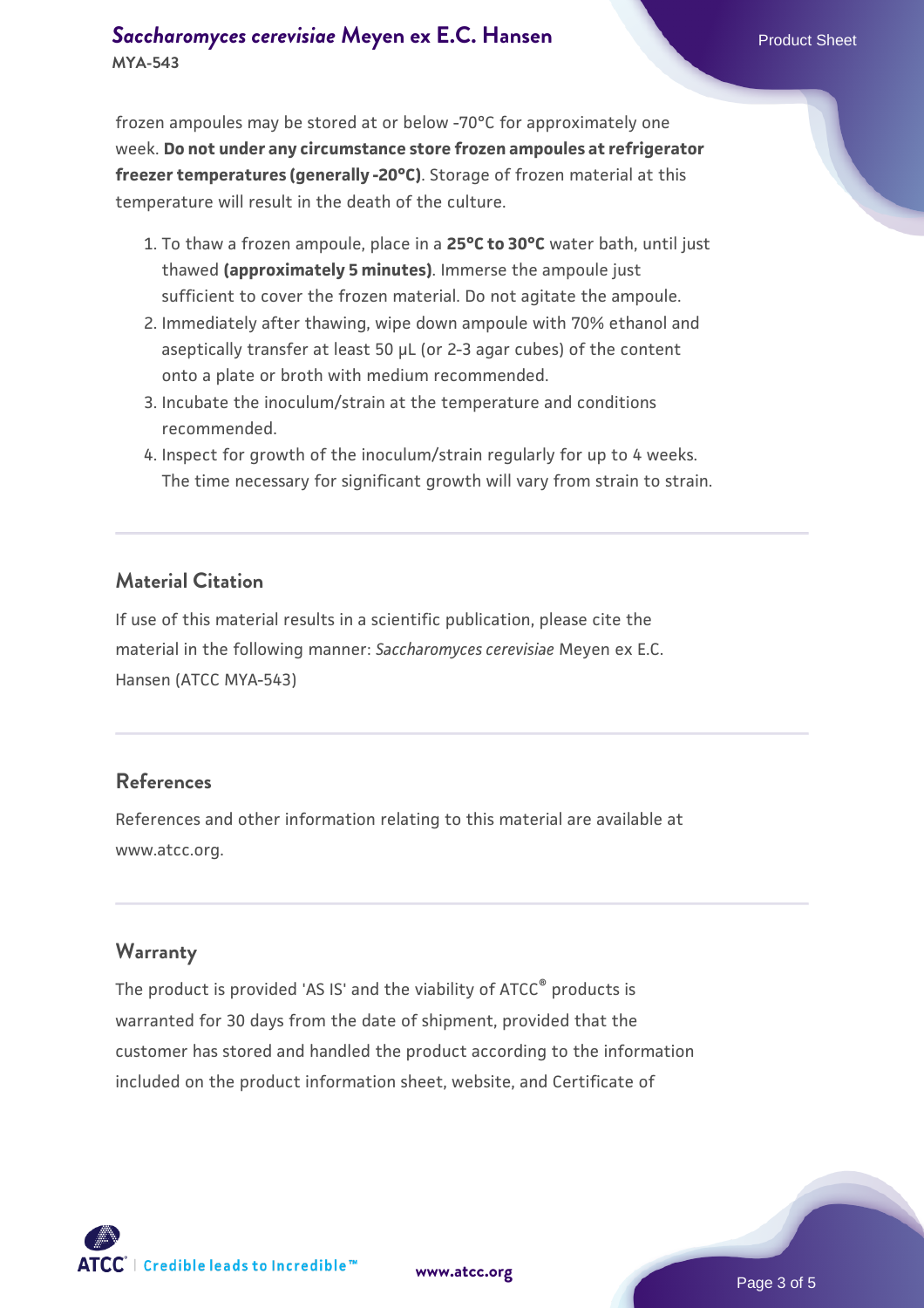#### **[Saccharomyces cerevisiae](https://www.atcc.org/products/mya-543)** [Meyen ex E.C. Hansen](https://www.atcc.org/products/mya-543) **MYA-543**

Analysis. For living cultures, ATCC lists the media formulation and reagents that have been found to be effective for the product. While other unspecified media and reagents may also produce satisfactory results, a change in the ATCC and/or depositor-recommended protocols may affect the recovery, growth, and/or function of the product. If an alternative medium formulation or reagent is used, the ATCC warranty for viability is no longer valid. Except as expressly set forth herein, no other warranties of any kind are provided, express or implied, including, but not limited to, any implied warranties of merchantability, fitness for a particular purpose, manufacture according to cGMP standards, typicality, safety, accuracy, and/or noninfringement.

#### **Disclaimers**

This product is intended for laboratory research use only. It is not intended for any animal or human therapeutic use, any human or animal consumption, or any diagnostic use. Any proposed commercial use is prohibited without a license from ATCC.

While ATCC uses reasonable efforts to include accurate and up-to-date information on this product sheet, ATCC makes no warranties or representations as to its accuracy. Citations from scientific literature and patents are provided for informational purposes only. ATCC does not warrant that such information has been confirmed to be accurate or complete and the customer bears the sole responsibility of confirming the accuracy and completeness of any such information.

This product is sent on the condition that the customer is responsible for and assumes all risk and responsibility in connection with the receipt, handling, storage, disposal, and use of the ATCC product including without limitation taking all appropriate safety and handling precautions to minimize health or environmental risk. As a condition of receiving the material, the customer agrees that any activity undertaken with the ATCC product and any progeny or modifications will be conducted in compliance with all applicable laws, regulations, and guidelines. This product is provided 'AS IS' with no



**[www.atcc.org](http://www.atcc.org)**

Page 4 of 5